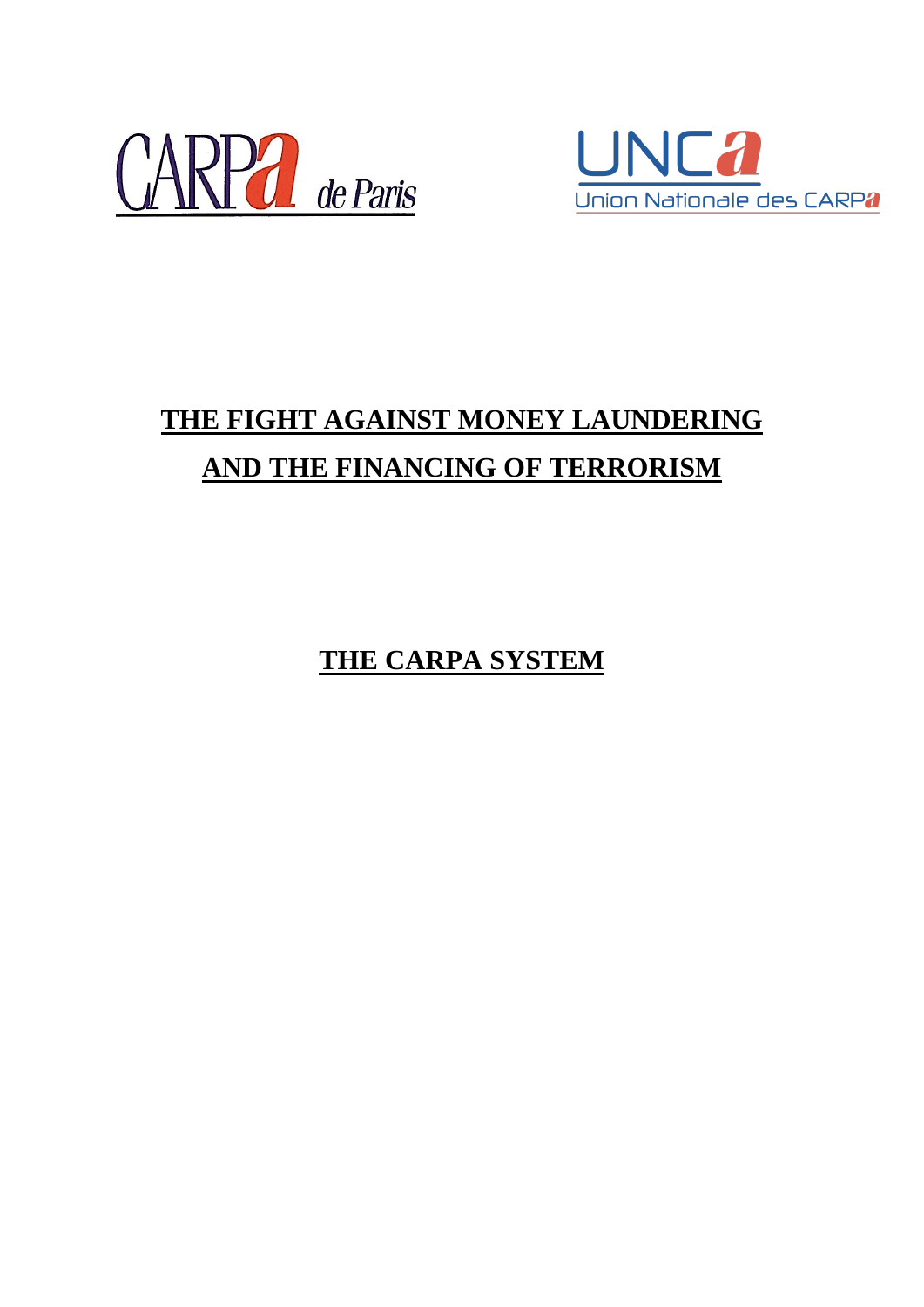



The CARPA was created by the French Bar Association more than sixty years ago to ensure the representation of funds received by lawyers on behalf of their clients.

It is not a financial institution, but a control body placed under the responsibility of the Bar Associations within the framework of the self-regulation of the profession for which they are responsible.

**The controls** that it exercises are, in particular, of an ethical nature. Being carried out under the authority of the President of the Bar Association, they **protect the professional secrecy owed by the lawyer to his client, of which the President of the Bar Association is the guarantor**.

**The CARPA plays an essential role in the fight against money laundering and the financing of terrorism**. It is subject to the provisions of the Monetary and Financial Code applicable in this area and TRACFIN thereby benefits from a specific right of communication guaranteeing the banking traceability of all the financial flows verified by the CARPA.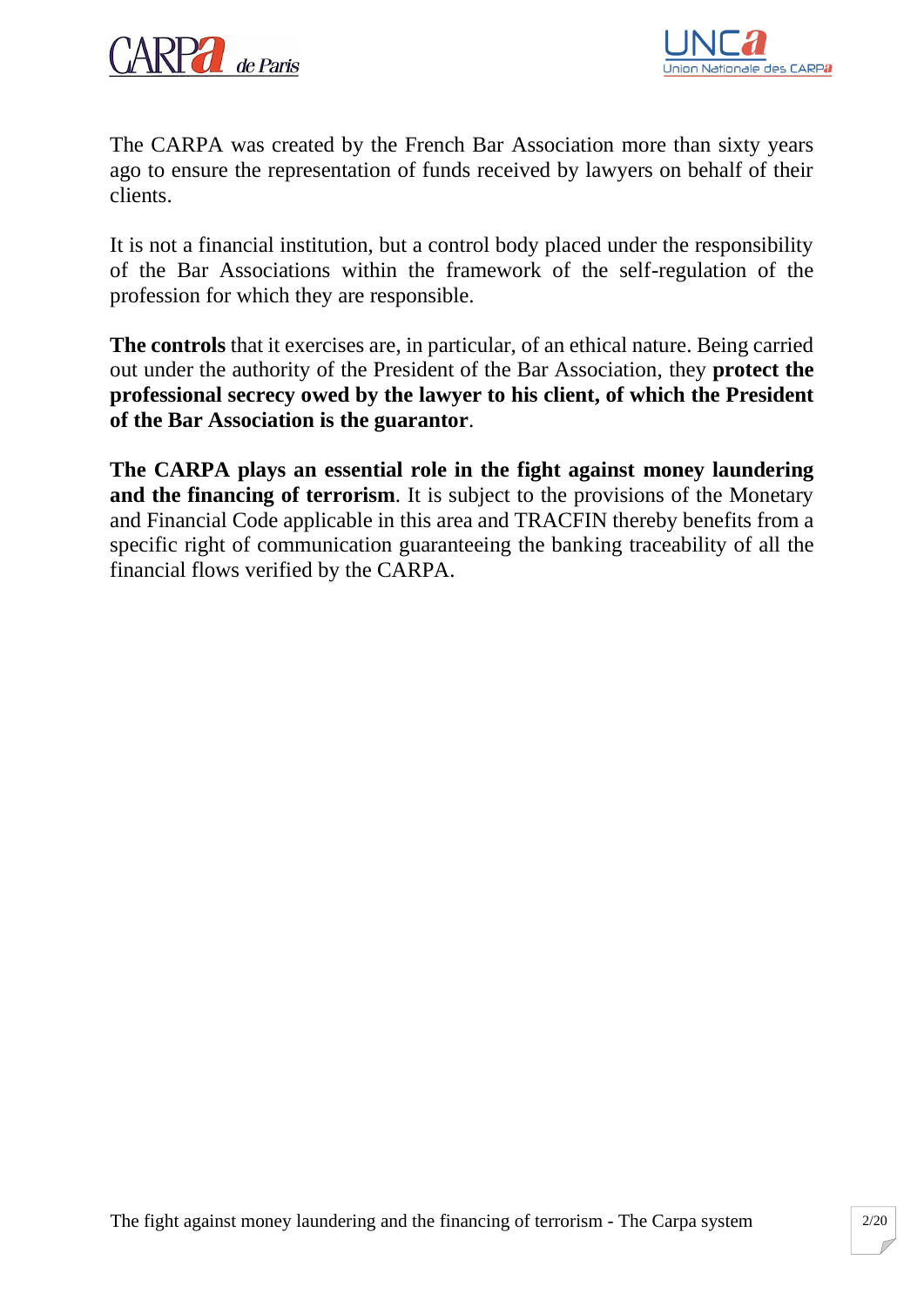



# **I - THE BASIC RULES OF THE CARPA SYSTEM**

# **First rule: Any handling of funds carried out by a lawyer is necessarily the accessory of a legal or judicial act.**

A lawyer is not entitled to handle funds on behalf of his client other than as an accessory to a legal or judicial transaction that he executes for this client.

# **Second rule: Any handling of funds carried out by a lawyer on behalf of his clients must imperatively go through the CARPA.**

The lawyer can never receive funds from or on behalf of his clients in his own bank accounts or in those of his law firm (except for the collection of his costs and fees).

He has the obligation to collect these funds through the CARPA to which he will then give his instructions to make the payment thereof to the beneficiaries.

It is strictly **forbidden** for a lawyer to handle funds outside of the CARPA.

The Court of Cassation has ruled that the fact that a lawyer handled funds outside the CARPA constituted the offense of breach of trust.

*There is only one exception to this principle; a trust does not fall within the scope of the CARPA's intervention in the current state of the law.*

*NB: On the other hand, nothing prohibits the clients of lawyers, either at the end of a trial or in the framework of a legal transaction, from making the corresponding payments directly between them through their respective banks, without going through the lawyer and therefore without going through the CARPA*.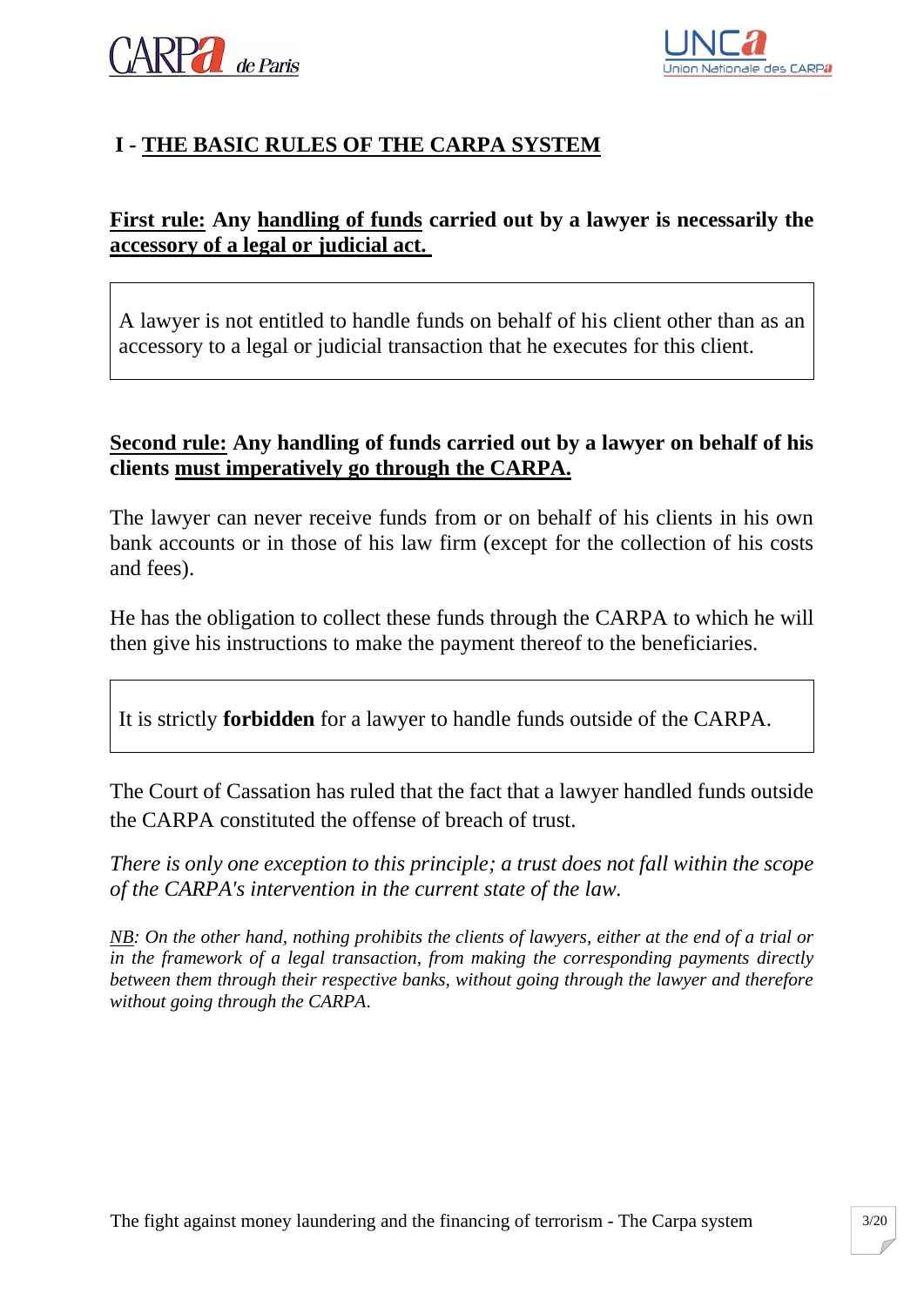



## **Third rule: The bank account in which the funds received by the lawyer on behalf of his clients are deposited is opened in the name of the CARPA.**

The lawyer who receives funds on behalf of a client, as already stated, has the obligation to deposit them with the CARPA.

The latter registers the case in its accounting entries (each firm is the subject there of a sub-account in which each case is separately identified), **while the bank account in which funds are deposited is that opened in the name of the CARPA (and not in the name of the lawyer) with its bank.**

The lawyer cannot therefore freely dispose of his clients' funds.

Lawyers can only execute transactions in the bank account of the CARPA by delegation since the lawyer is not the account holder; it is the President of the Bar Association who authorises a delegation of signature to the lawyer and who can at any time have it suspended or withdrawn.

Moreover, to guarantee to clients that their funds will not be used fraudulently or misappropriated by the lawyer, the deductions of fees in favour of the lawyer himself can only be made with the authorisation of the client verified by the CARPA.

**Fourth rule**: **The lawyer cannot receive funds or give instructions to transfer them to the beneficiaries without a prior verification of the CARPA exercised under the authority and responsibility of the Bar Association and President of the Bar Association.**

The control exercised by the CARPA is, in particular, of an ethical nature; it is exercised under the authority of the President of the Bar Association, and the lawyer has the obligation to answer the questions of the CARPA when it requests explanations or supporting documents concerning a transaction for which he has received or should receive funds, without being able to invoke professional secrecy.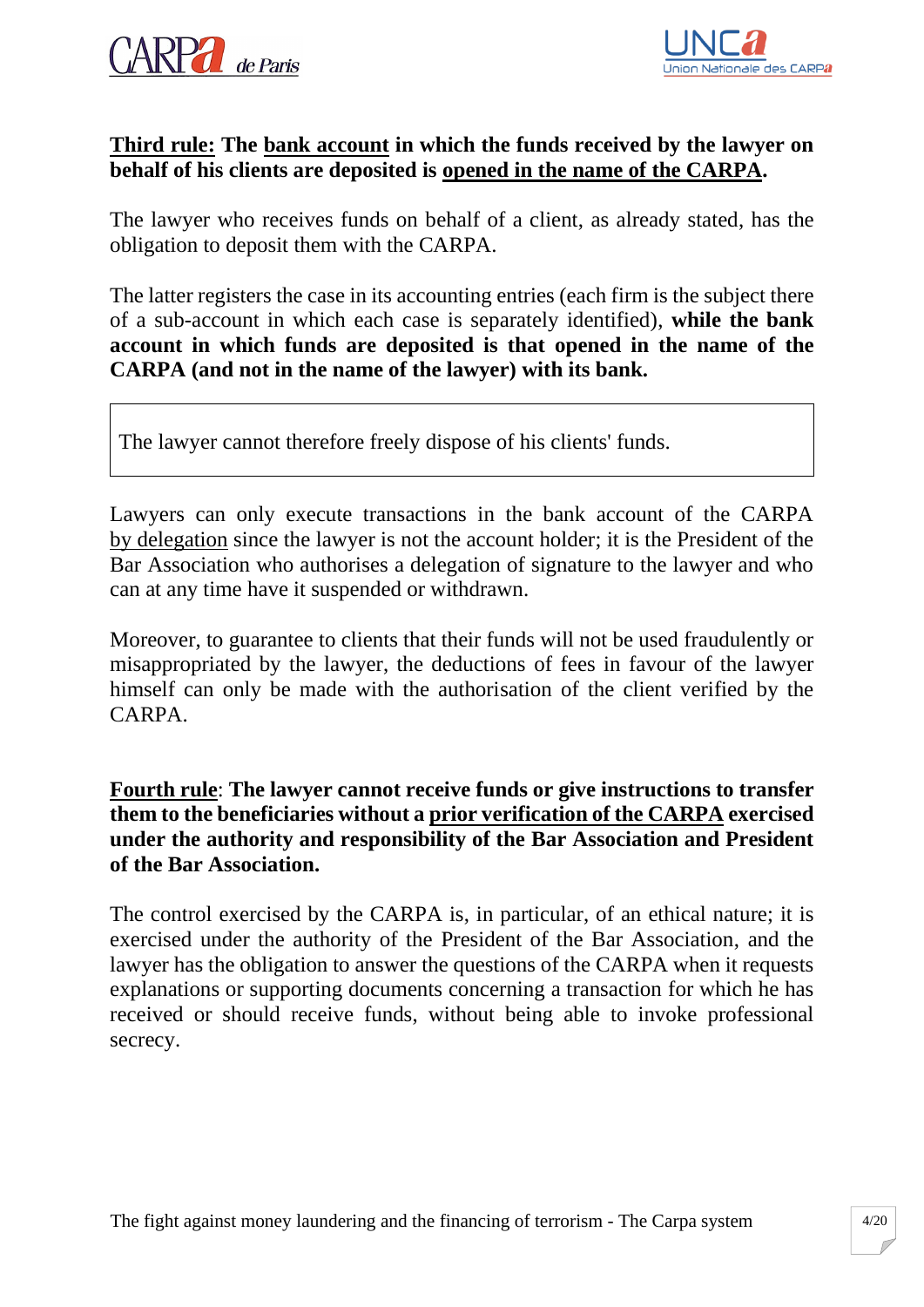



# It is thus a **control and regulation system** placed under the responsibility of the professional authority and **applicable to all handling of funds carried out by lawyers**.

The action of the CARPA falls within the framework of Articles 53-9° and Articles 17-9° and 17-13° of the Law of 31 December 1971, entrusting to the Bar Association the responsibility for verifying the keeping of lawyers' accounts and compliance with their anti-money laundering obligations.

Under the terms of Article L. 561-36 of the Monetary and Financial Code, the verification of compliance by lawyers with their obligations stipulated concerning the fight against money laundering and, where applicable, the power to sanction for breach of the latter are indeed ensured by the Bar Association, which may be assisted in its supervisory role by the National Council of Bar Associations in accordance with Article 21-1 of the Law of 31 December 1971.

**So there is no cash inflow or outflow from the CARPA without prior control. It is an a priori control and the CARPA thus ensures a role of prevention against fraud (Article 241 of the Decree of 27 November 1991).**

#### **Principle of shared professional secrecy between the lawyer and the President of the Bar Association**:

The Court of Cassation confirmed in a 2003 ruling (*Civ. 1 st 21October 2003 no. 01-11-16*) that the internal regulations about the handling of funds adopted by the Bar Association could legitimately "*notwithstanding professional secrecy*" allow the Bar Association to require that the lawyer should provide explanations to the CARPA.

**The control made by the CARPA thus falls within the framework of professional secrecy shared between a lawyer and the President of his Bar Association**, the principle of which was highlighted by the European Court of Human Rights in the Michaud decision of 6 December 2012 (*ECHR 6 December 2012 no 12323/11 Michaud/France*). This decision concerned the problem of the declaration of suspicion and the "*filter of the President of the Bar Association*" stipulated by French legislation, with the declarations of suspicion of lawyers not being made directly to TRACFIN but to the President of the Bar Association who verifies that the declaration falls properly within the scope of application of the Law and who then forwards the declaration of suspicion to TRACFIN.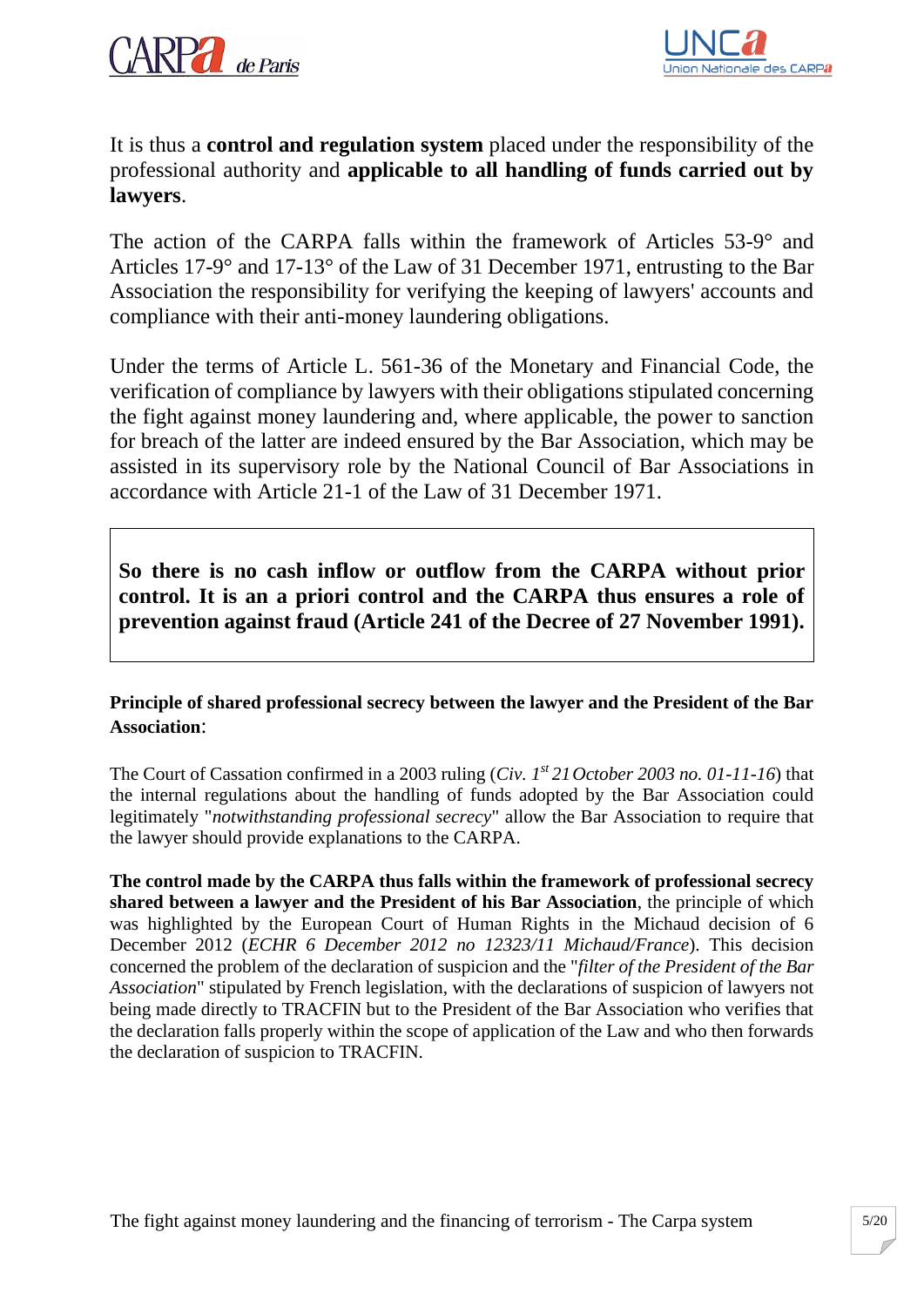



The European Court of Human Rights has considered that this "*filter of the President of the Bar Association*" was appropriate and consistent with the requirements of the Directive in this sense that **the President of the Bar Association being the guarantor of confidentiality**, the application of this filter **ensures a balance between the imperative of protecting public order (the declaration of suspicion) and that of protecting professional secrecy**.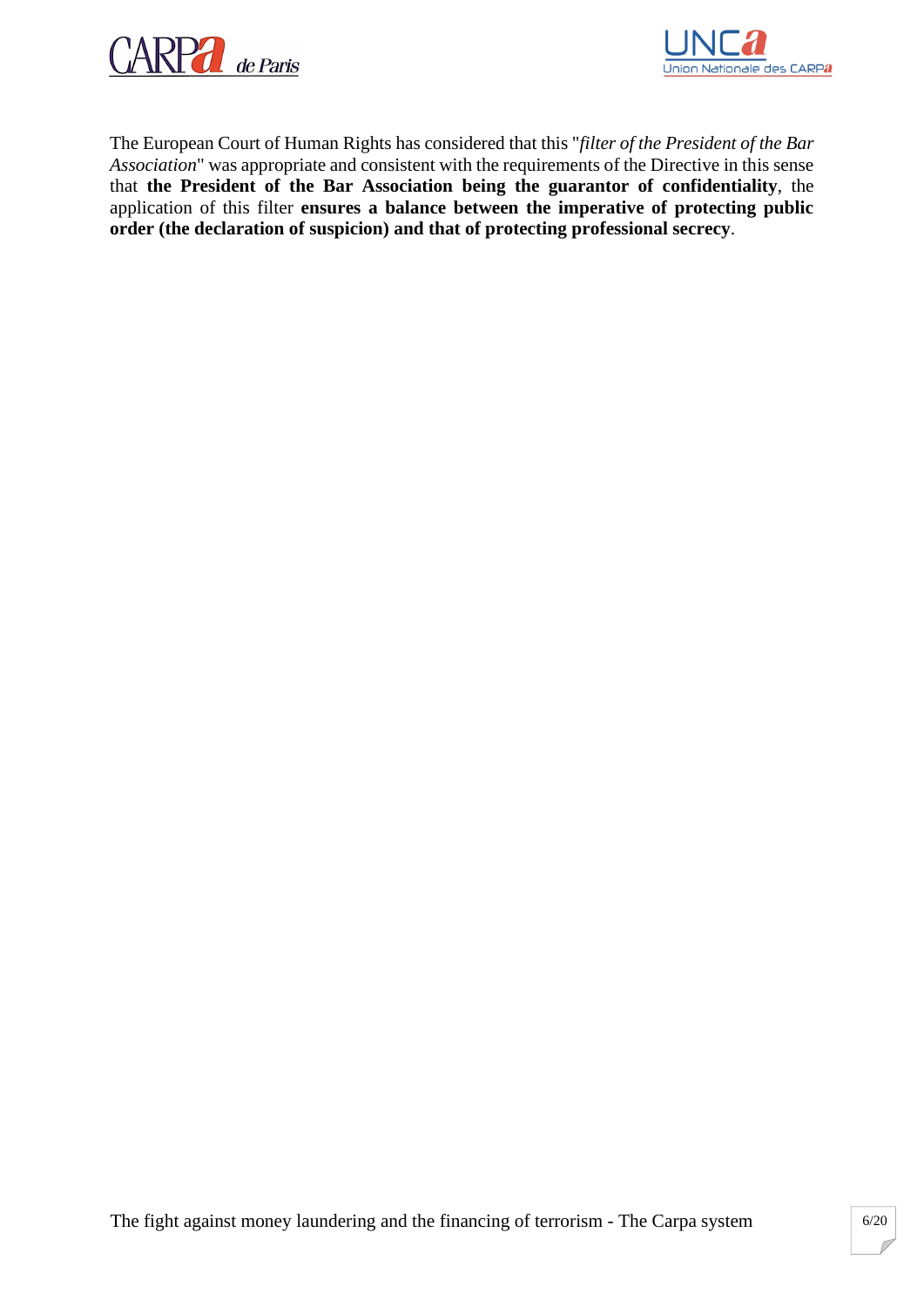



# **II - THE CONTROLS CARRIED OUT BY THE CARPA**

# **1- Purpose and scope of the controls**

An Order of 5 July 1996 (Article 8) lists the checks to be carried out. The controls relate in particular to:

- *the nature and the title of the cases,*
- *the source of the funds,*
- *the destination of the funds,*
- *the actual beneficiary of the transaction,*
- *the link between the financial payment and the legal or judicial transaction executed by the lawyer in the framework of his professional practice.*

If a transaction poses a difficulty in terms of one or more of these checks, the CARPA can reject the transaction.

**The various control points thus examined by the CARPA perfectly overlap, on the one hand the vigilance obligations in the fight against money laundering and on the other hand make it possible to prevent all forms of fraud.**

It should be noted that Article 8 of 5 July 1996 predates the LCB-FT Directives of the European Union and their transposition into French domestic law applicable to lawyers.

The legal profession has thus built, on its own initiative, a system providing for controls identical to those which lawyers today are obliged to carry out pursuant to the AML-CFT legislation.

Furthermore, all fund handling is organised and controlled by the CARPA by applying the risk approach method recommended by the FATF.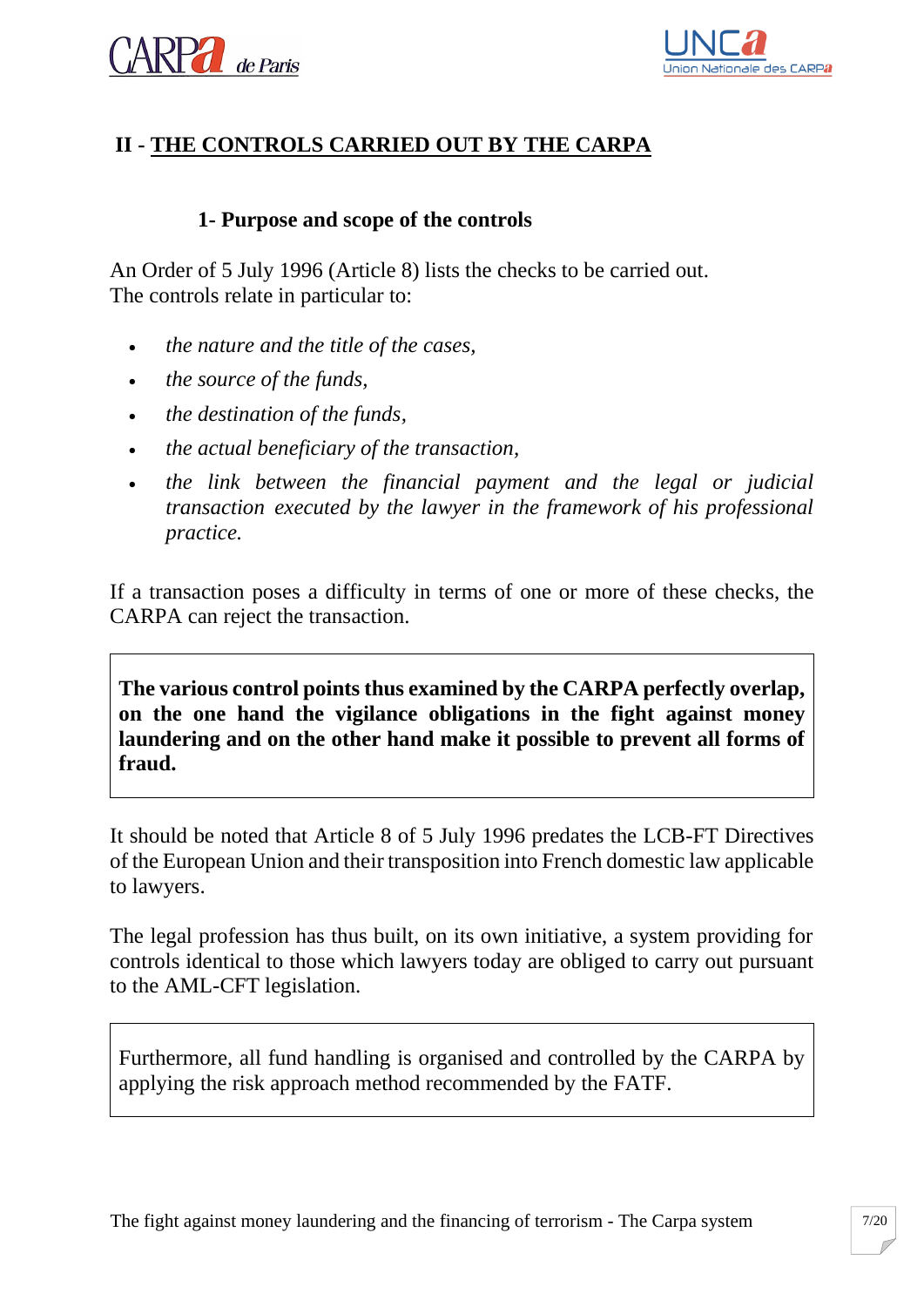



**For the implementation of its controls, the CARPA is an essential actor in the self-regulation system established by the Bar Association in the framework of the fight against money laundering and the financing of terrorism.**

# **2- Organisation of the checks made by the CARPAs.**

#### **a) Software for the management and control of the handling of funds**

The CARPAs all have specific software for management and assistance in controlling the handling of funds.

The *E-CARPA* system used by the Paris CARPA allows lawyers to work online with the CARPA and to transmit to it their instructions and any supporting documents relating to their files in a dematerialised manner.

This process facilitates the control of operations.

Furthermore, it makes it possible to automatically read the documents communicated by searching for keywords and thus greatly contributes to the implementation of the LCB-FT controls.

Moreover, the correspondence of the data entered by the CARPA with the monitoring lists of the databases is examined systematically, allowing the actual beneficiaries and potential risk factors to be identified such as the natural persons or companies that are the subject of sanctions, the targeted financial sanctions (asset freeze) or countries at risk (gray or black list of the FATF, for example, or any other sources of information).

The system, which is being extended to all the CARPAs, contributes to the strengthening of controls by allowing systematic and instantaneous communication of the documents necessary to justify transactions and by facilitating the analysis thereof.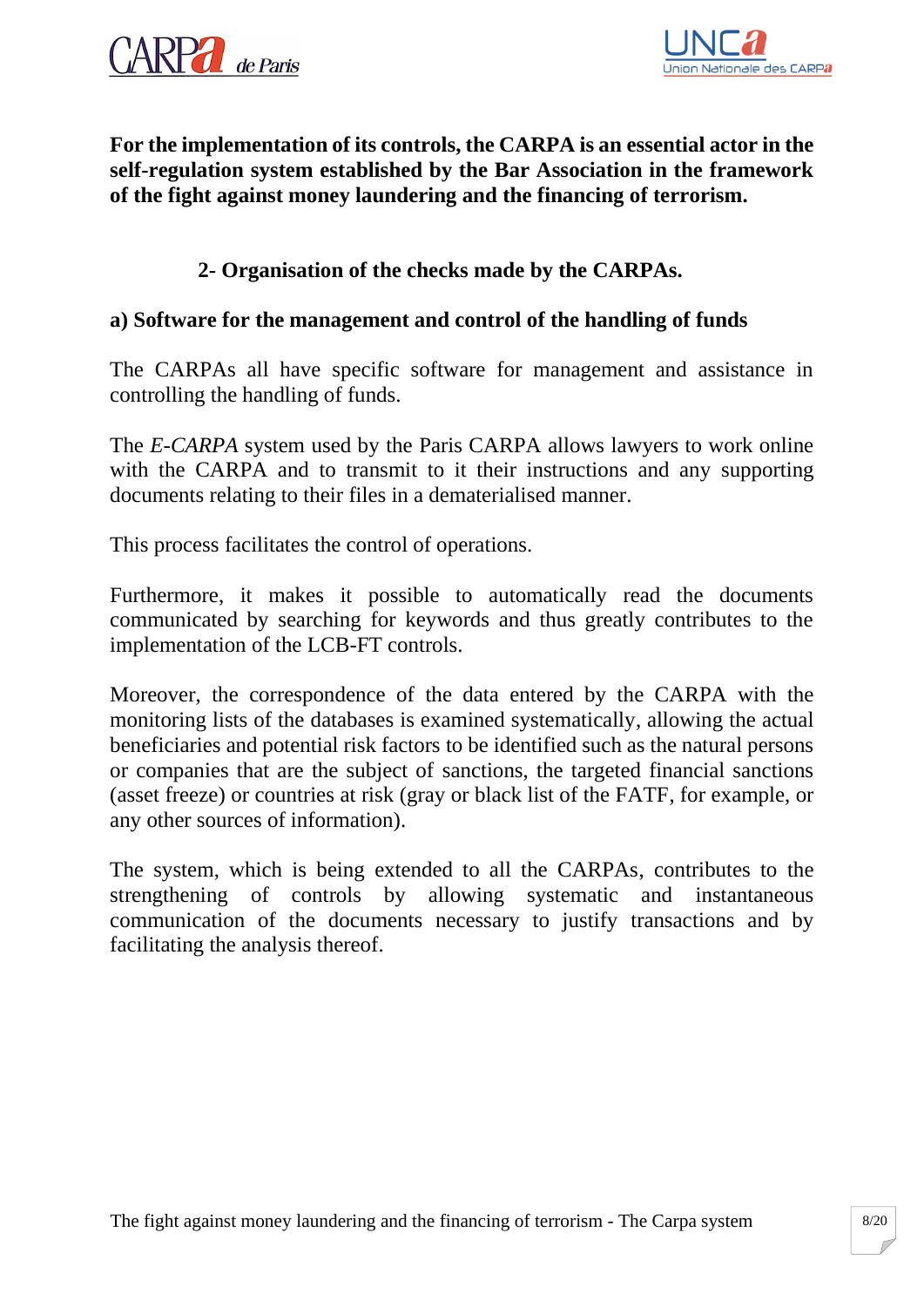



# **b) Complementarity between the controls carried out by the CARPA and those of the bank**

It should be stressed here that **the CARPA is not itself a bank or a financial institution,** and that **it is backed by a bank with which it works.**

• **The CARPA bank also exercises its own controls**.

It thus verifies itself the source of the funds entering the CARPA bank account, as well as the destination of the funds withdrawn.

In the event of an anomaly, it can make a statement of suspicion to TRACFIN without being able to inform the CARPA thereof.

• **The professional secrecy to which the lawyer is strictly bound prohibits him from providing a bank with the elements contained in his file. It is not to be confused with banking secrecy.**

**On the other hand, and as indicated previously, the lawyer cannot oppose this professional secrecy to the CARPA, which carries out its controls under the authority of the President of the Bar Association.**

The ethical control of the parts of the lawyer's brief, the financial flow of which processed by the CARPA is necessarily the accessory, is thus ensured by the CARPA, which may request the documents, unlike the bank.

• **The controls exercised by the CARPA, on the one hand, and its bank, on the other hand, are exercised in a complementary manner**.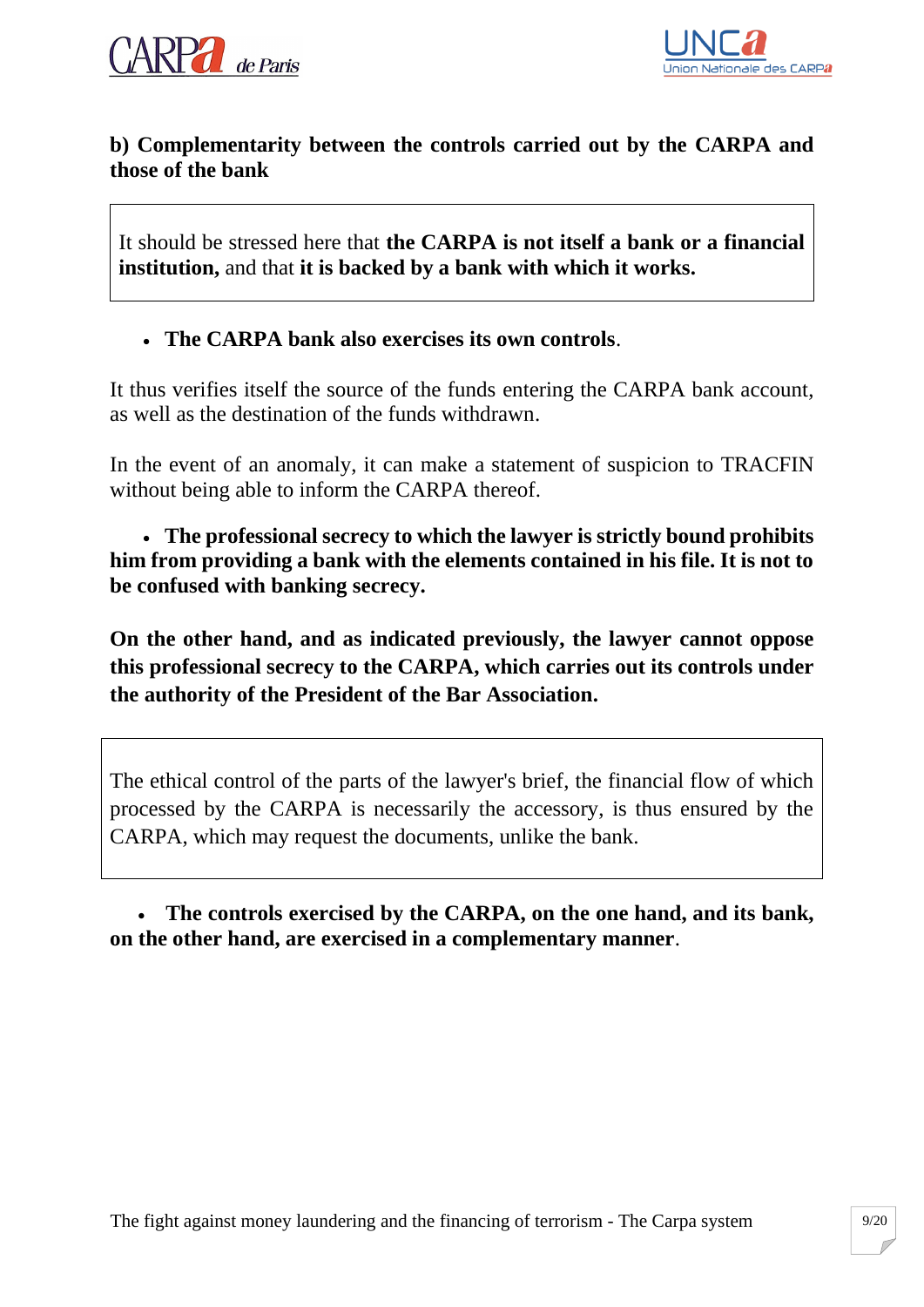



## **3- Volume of controls exercised by the CARPAs**

All of the CARPAs in France annually control financial flows of more than **€50 billion**, representing an average of **8,500 transactions controlled per working day**.

There are currently 122 CARPA in France (*on 1st January 2020*) for 164 Bar Associations, some of which are common to several Bar Associations.

They are always placed under the responsibility of the Bar Association or Bar Associations which constitute them.

# *Focus on the CARPA of Paris*

The Paris Bar Association represents **almost half of French lawyers**, the handling of whose funds **is thus controlled by the services of the Paris CARPA**.

In 2019, financial flows of **€22.10 billion** were subject to control by the sole Paris CARPA, representing **466,966 transactions**.

To carry out its mission, the Paris CARPA employs **30 people who thus control around 1,800 operations per working day**.

The services are structured into several levels of control:

\* account officers

- \* account managers
- \* representatives of the President of the Bar Association

under the direction of a Director of Fund Handling and under the responsibility of the Secretary General of the CARPA, of which the President of the Bar Association is himself President.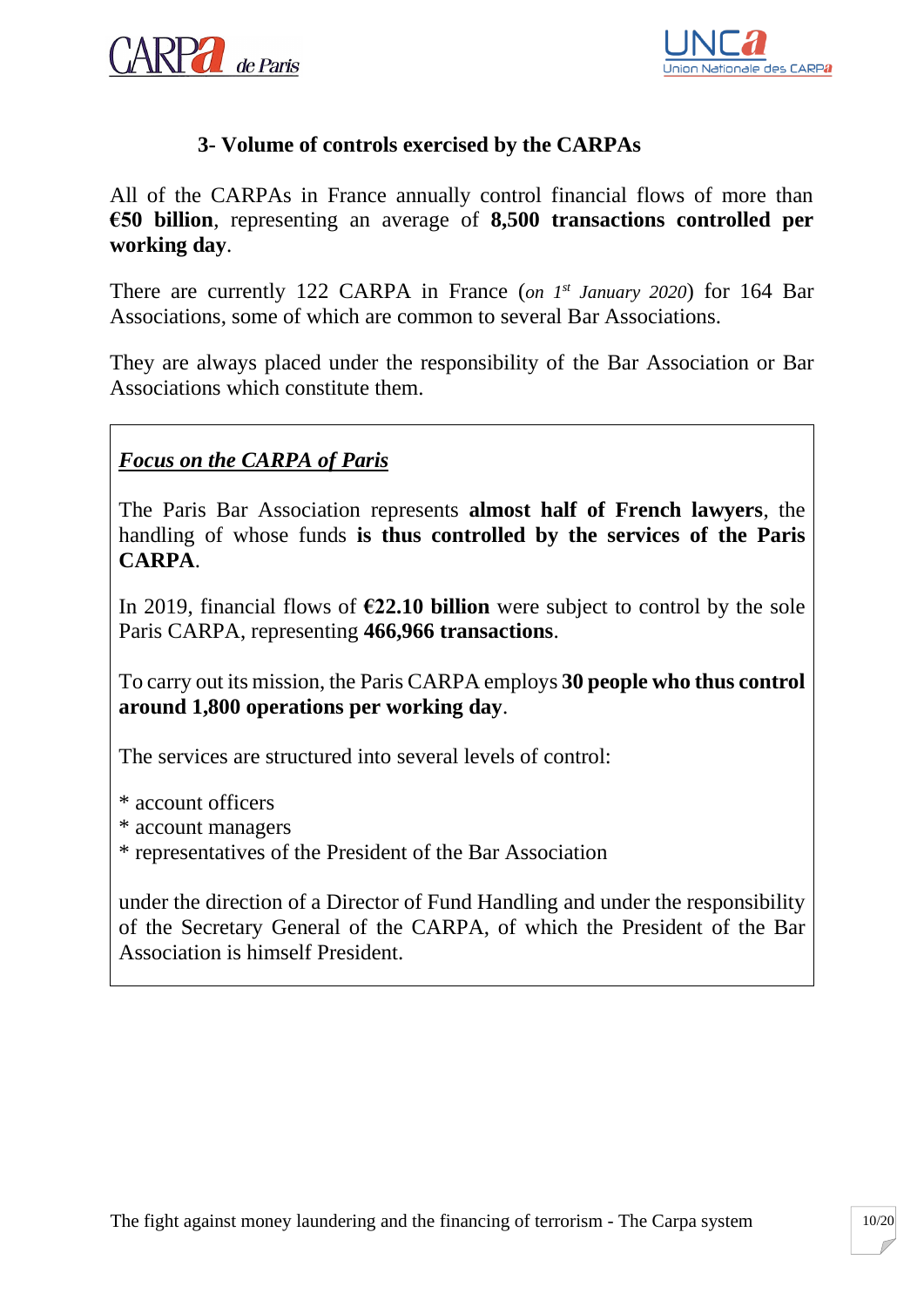



# **III - THE ASSISTANCE PROVIDED BY THE CARPA TO LAW FIRMS CONCERNING VIGILANCE**

## • For its controls, **the CARPA assists the lawyer in checking the compliance of handling funds accessory to the transactions that he executes**.

In this regard, it constitutes a partner of the law firm in the exercise of its duty of vigilance. It encourages the lawyer actively, in fact, to exercise this vigilance by its requests for information and communication of documents.

• The CARPA also uses systems which many firms do not have individually, in particular a subscription to information databases permitting the comparison of the transactions entrusted to him with the lists of persons subject to targeted financial sanctions (asset freeze), companies owned/controlled by sanctioned persons or entities, countries at risk, sanctioned vessels or even politically exposed persons.

The CARPA thus makes available to the lawyers a mutualised means of protection against the risk of manipulation for the purposes of money laundering.

At the Paris Bar, access to the database used by the CARPA is also made available to lawyers in the LCB-FT area open specifically on the Paris Bar site, allowing any Parisian lawyer to check the situation of a client with regard to asset freezing measures (LAB Lawyer service), even in the absence of handling of funds by the lawyer.

#### • **The CARPA intervenes often ahead of the transactions**.

Lawyers requested to execute a transaction will submit to the CARPA as early as possible the data concerning the financial flows that this transaction must generate, to analyse the compliance thereof.

If some points are a source of suspicion, the CARPA will ask its questions and assist the lawyer to clarify the dossier and if there is a problem in identifying the reasons that can lead to blocking of the transaction.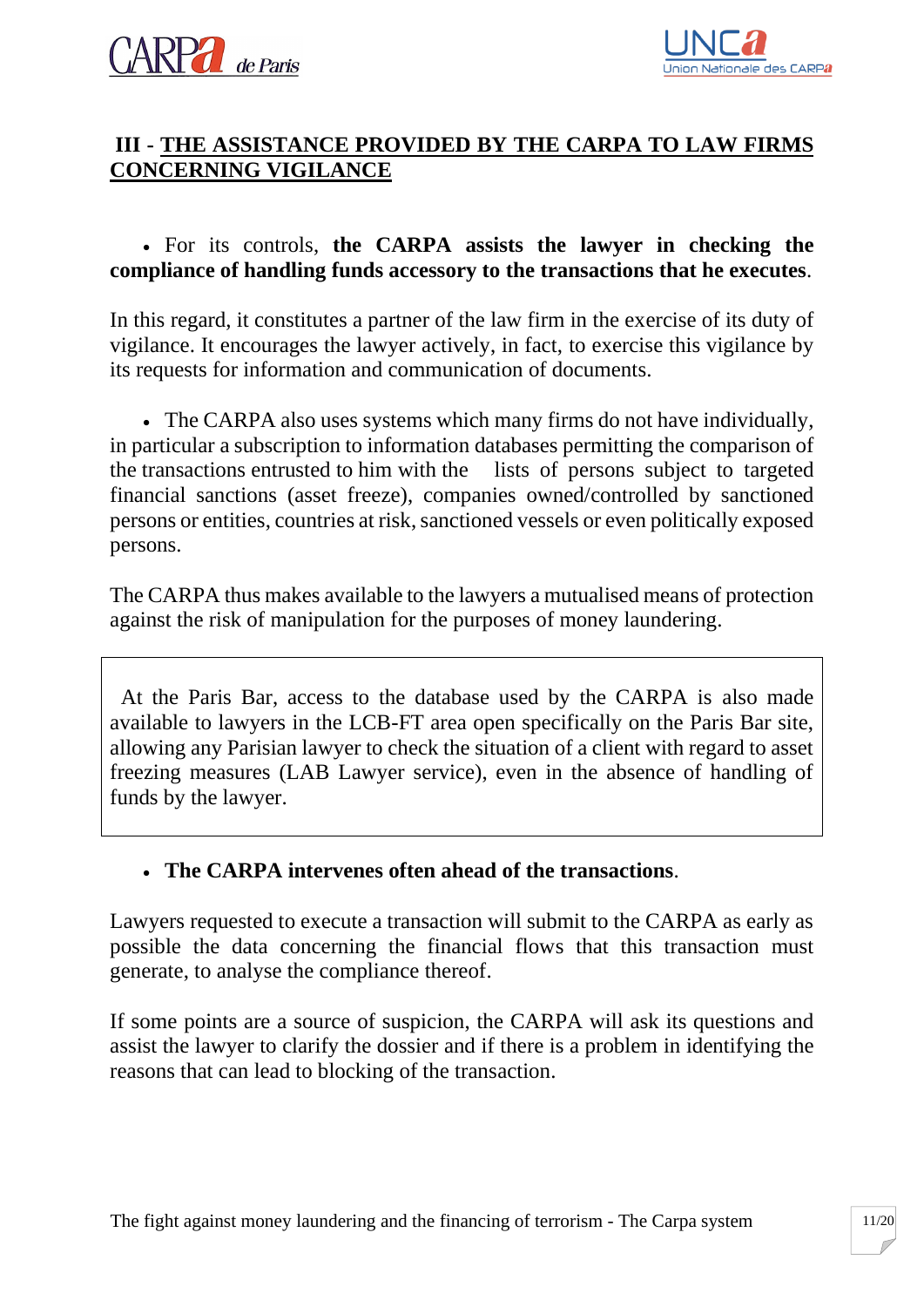



• **The fact that CARPA rejects the transaction allows the lawyer not to bear the responsibility for the refusal vis-à-vis his clients, which is not always easy and can be a source of danger.**

The CARPA also provides in this regard effective protection for the lawyer.

# • **The lawyer can fully perform his duty of vigilance with the help of the CARPA by making sure of the financial flows accessory to the legal transactions that he executes.**

Lawyers who consider that they are less exposed to the risks of money laundering by refraining from assuming responsibility for the financial flows accessory to the transactions in which they are involved, are certainly making a mistake.

A lawyer has the same obligations of vigilance and declaration and the same responsibility attached to these obligations, whether or not he handles the financial flows corresponding to the legal transactions in which he assists.

**By ensuring the financial flows accessory to the legal transactions in which he lends his assistance (actual cash flows triggered for the purposes of carrying out a transaction), the lawyer verifies their reality and their consistency with the legal transaction in which he participates, which represents good practice**.

Thus, when a payment is discharged in a deed, the fact that this passes through the drafting lawyers represents for them the best way to make sure of its reality and to verify its conformity.

Nevertheless, the handling of funds belonging to clients is in itself identified by the "*guidance for a risk-base approach*" published by the FATF as regards the accounting and legal professions, as being risk-bearing (increased risk for the lawyer to be manipulated by being requested for a given legal transaction actually serving to support a fraudulent financial flow).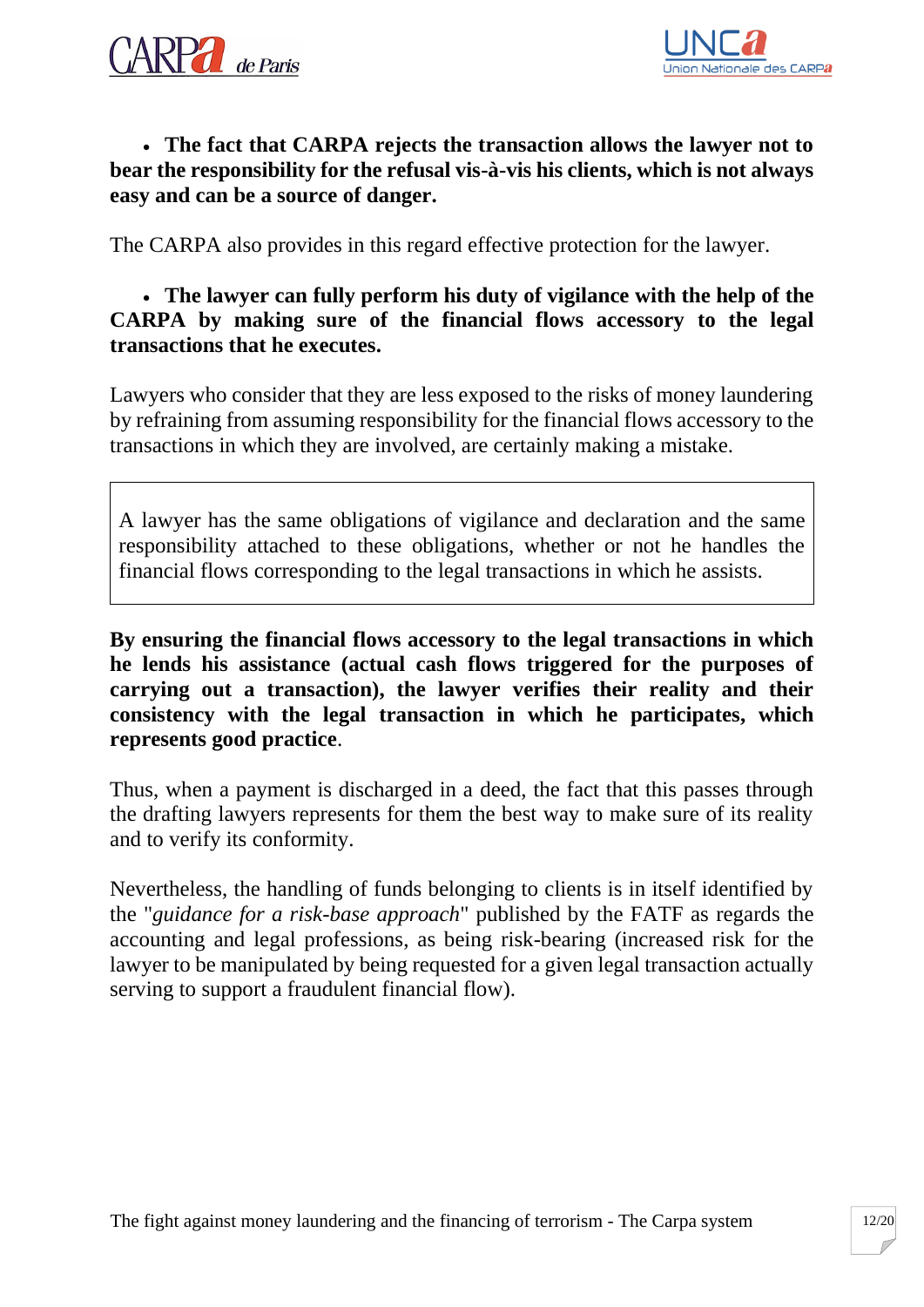



In this case precisely, the compulsory intervention of the CARPA (with the means at its disposal) will help the lawyer to decipher the financial flow accessory to the legal transaction and to check whether it is compliant or, on the contrary, trigger the alerts and encourage the lawyer to react pursuant to his anti-money laundering obligations and, in particular, to make the declaration of suspicion, the responsibility for which is incumbent on him.

**Thanks to the CARPA system, the lawyer can ensure the reality of the financial flow accessory to a legal transaction while being protected against the risks linked to the financial flow itself, the compliance of which is checked by the CARPA.**

For this reason, the Bar Associations encourage lawyers to ensure that the financial flows corresponding to the legal or judicial operations they carry out pass through the CARPA (even if, as stated above, clients may decide to make the corresponding financial payments directly between themselves).

*In this sense, the Director of TRACFIN was able to suggest during a conference in 2016 (Dalloz* "*The CARPA's assistance in the protection of economic public order" p. 88*) *that a transaction carried out by lawyers, without the funds going through the CARPA, can potentially be considered to present a particular risk, precisely because it does not benefit from the CARPA guarantees.*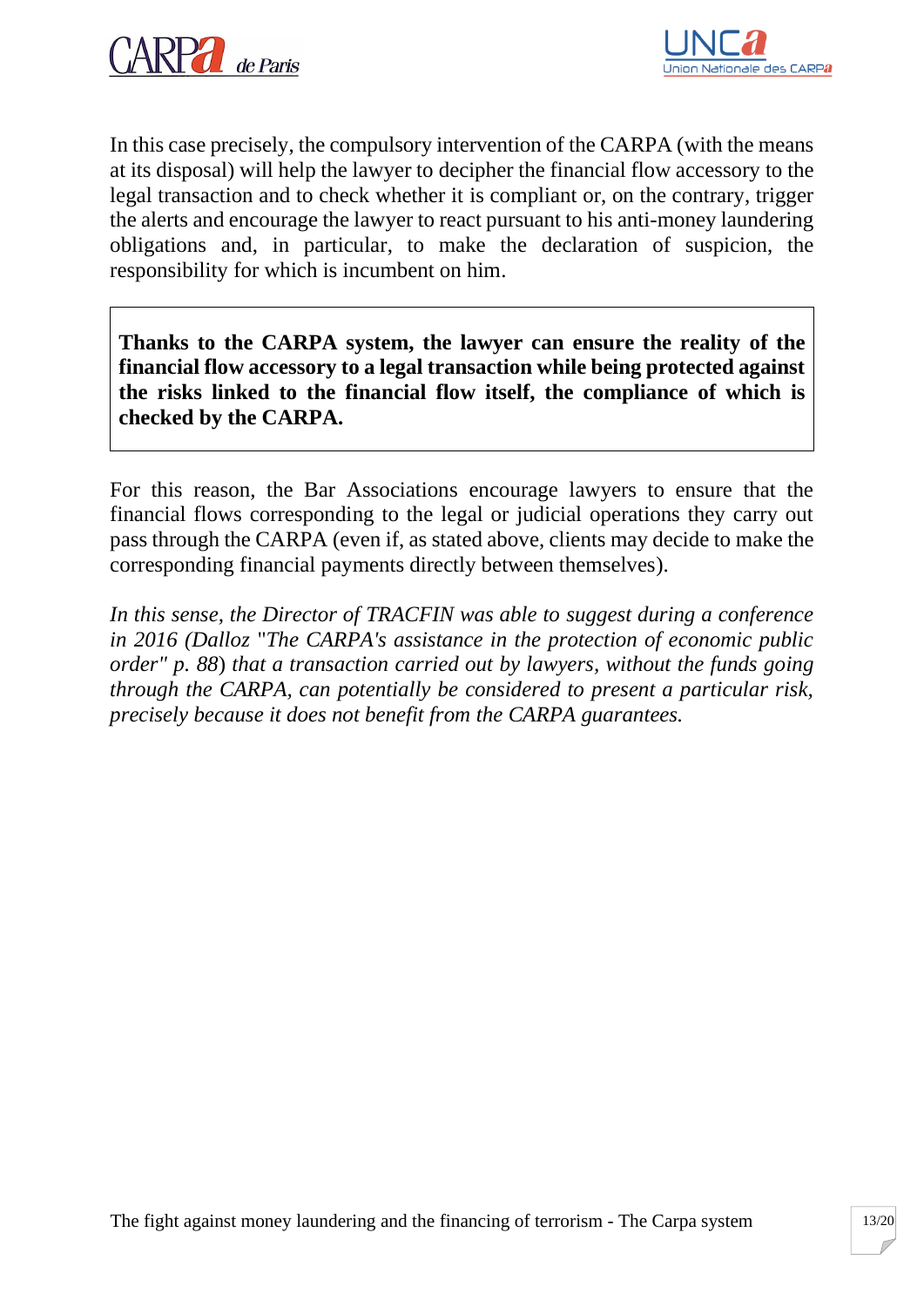



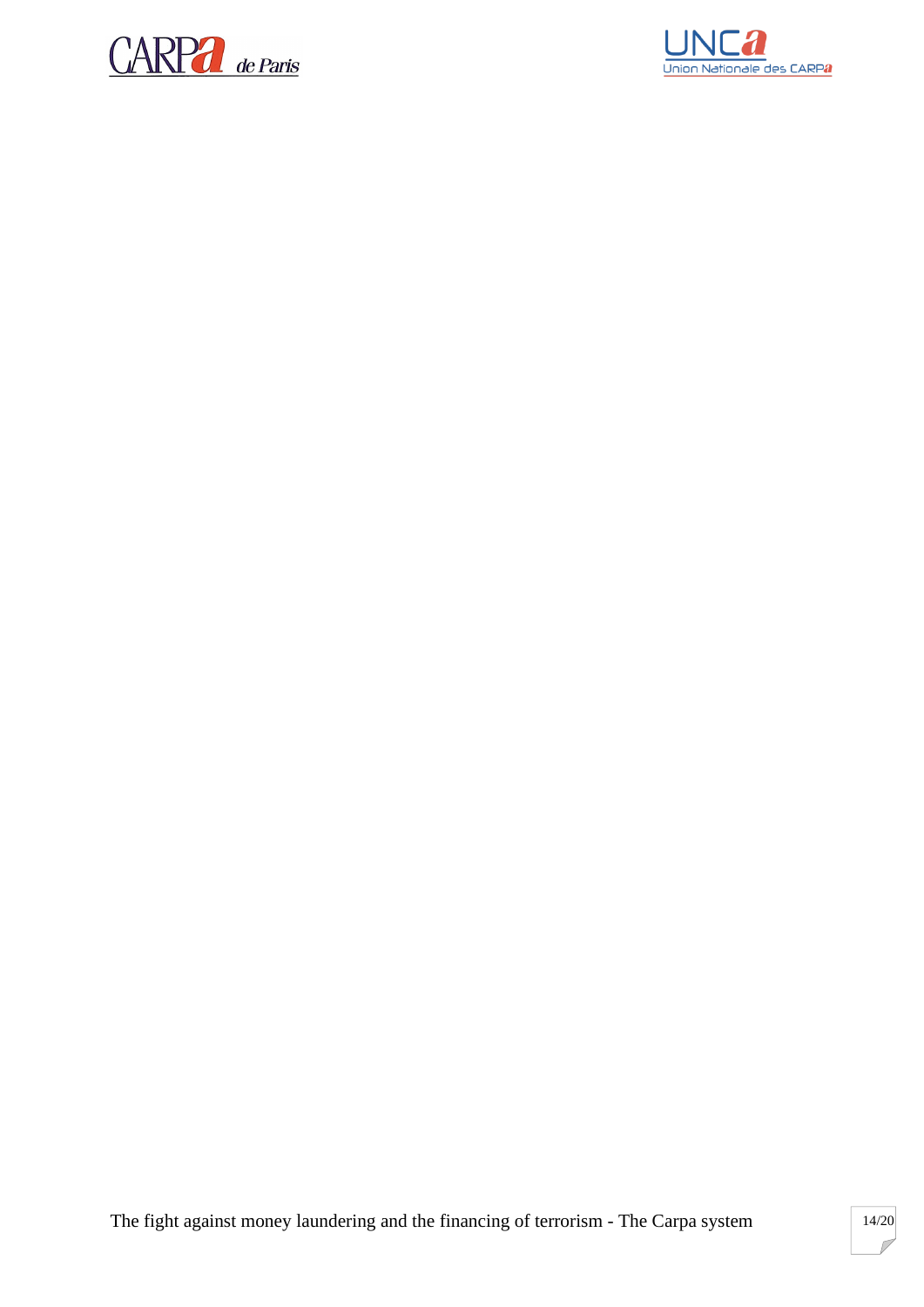



# **IV - THE REGULATORY ROLE OF THE CARPA**

A presentation of the control and self-regulation system that the CARPA establishes was performed at the invitation of the General Directorate of the Treasury (Direction générale du Trésor) (DGT) at the supervisors' forum organised by the FATF on 11 and 12 November 2019 in Sanya, China.

Following this intervention, the DGT published a press release in which it stated in particular:

*"With regard to the non-financial sector, the CNB was thus able to present the advantages of the CARPA (autonomous funds for the settlement of lawyers) mechanism, which make it possible to monitor financial flows, and thus ensure the proper application of LCB-FT vigilance (origin of funds, identification of beneficial owner, application of asset freeze measures) to which the accounting and law professions are subject in France, in full compliance with the requirements linked to professional secrecy, inherent to the exercising of the profession of lawyer"*.

**Order no. 2020-115 of 12 February 2020 strengthening the national system for fighting money laundering and the financing of terrorism integrates the CARPA fully into the system stipulated in the matter by the Monetary and Financial Code.**

The CARPA constitutes for the Bar Association a real "*operational arm*" dedicated to the control and regulation of the handling of funds carried out by lawyers; **it is a key element of the anti-money laundering system of the legal profession and of the self-regulation ensured by the Bar Associations.**

**1- TRACFIN benefits from a right of communication guaranteeing the traceability of all financial flows passing through the CARPA**

**It should be stressed that this right of communication involves all the financial flows processed by the CARPAs, and not only those corresponding to the transactions for which lawyers are personally subject to the LCB-FT obligations.**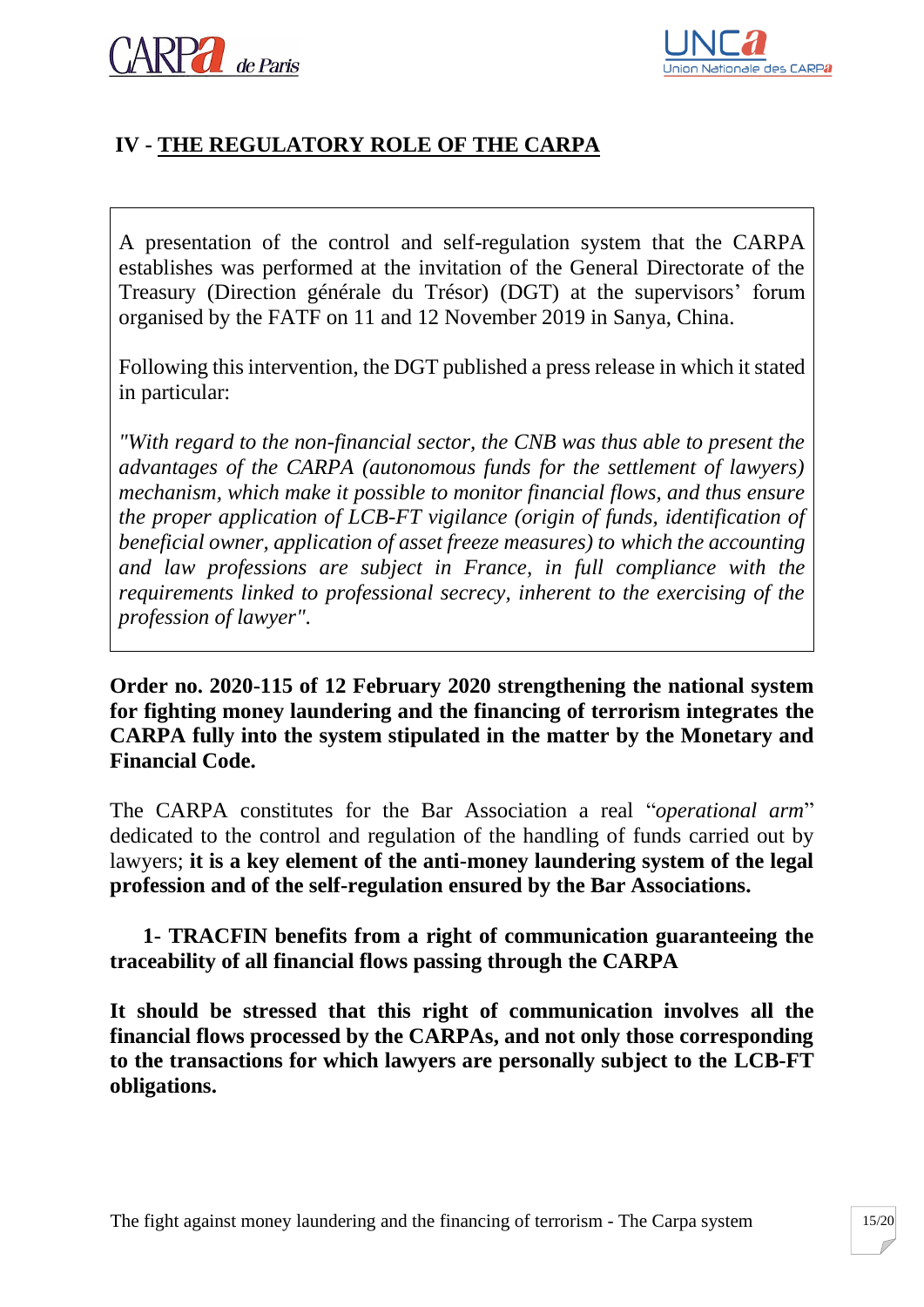



The banking traceability of the transactions processed by the CARPAs since 1<sup>st</sup> January 2017 has been completely assured since Article L. 561-25-1 of the Monetary and Financial Code provides that:

"*I. - The service mentioned in Article L. 561-23 can request from the Funds created pursuant to 9° of Article 53 of Law no 71-1130 of 31 December 1971, information relating to the amount, the source and destination of funds, effects or securities deposited by a lawyer, the identity of the lawyer concerned and an indication of the nature of the case recorded by the Fund. These Funds communicate the information requested to the service mentioned in Article L. 561-23 through the President of the Bar Association with which the lawyer concerned is registered."*

In its successive annual activity reports, TRACFIN praised the successful functioning and efficiency of this system.

In its activity report for 2017, TRACFIN thus stated that "*The rights of communication exercised in 2017 with the CARPAs helped, for example, to substantiate a suspicion of abuse of weakness in the context of insurance compensation, to know the destination of the funds within the framework of a transfer of property titles which could have given rise to a large-scale tax fraud, but also to determine the origin of the funds of a guarantee payment".*

In the activity report concerning 2018, TRACFIN again noted: "*In 2018, the rights of communication addressed to the CARPAs led to promising results. In total, of the ten or so communication rights exercised, the typologies revealed are of a varied nature: tax fraud, organised crime, fight against the financing of terrorism, breach of trust, money laundering in real estate. If the CARPAs are to become even more reactive, these first results underline the relevance of the system and the predominant role of these structures in the fight against money laundering and the financing of terrorism. A deepening of this partnership must be consolidated before 2020".*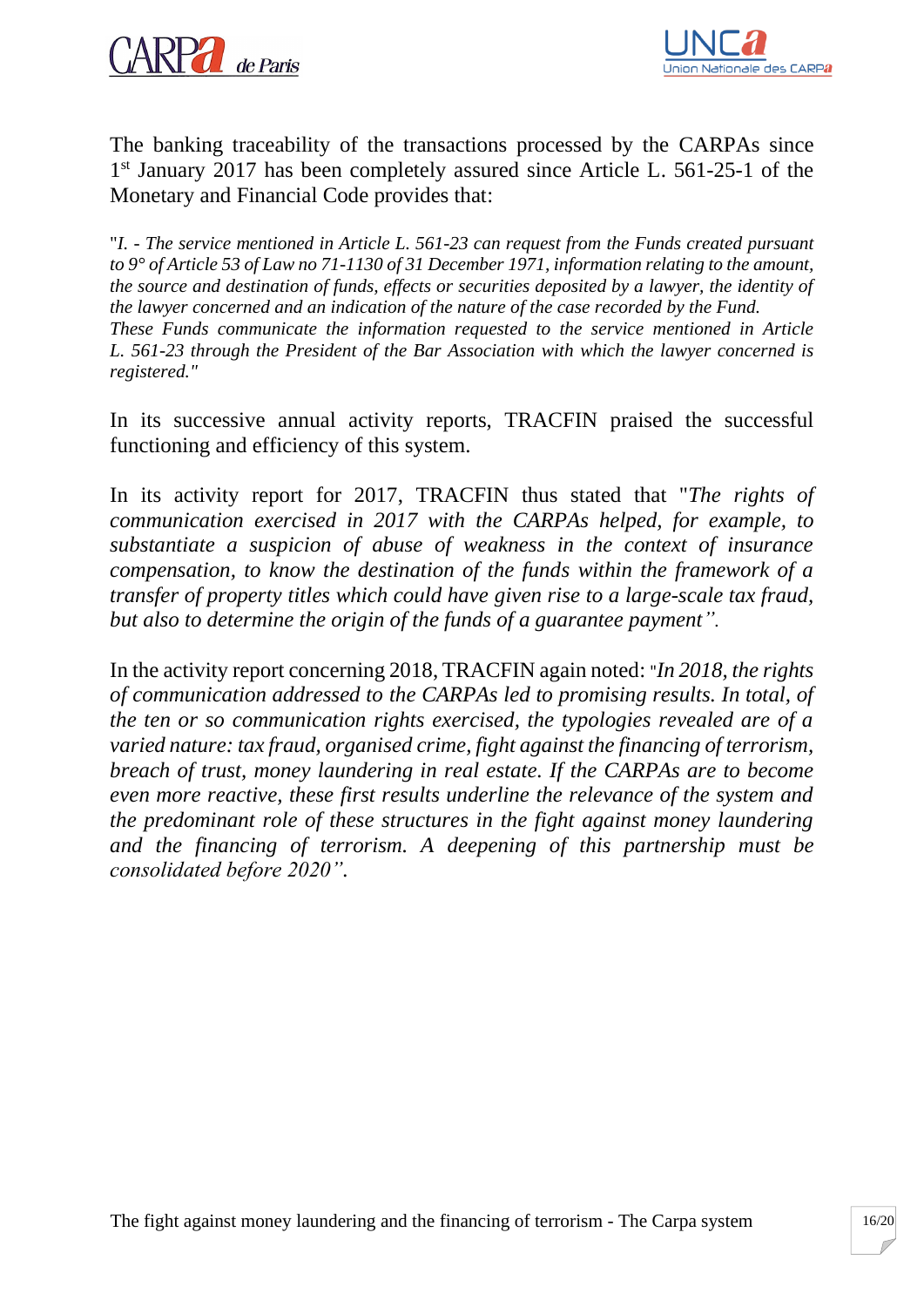



# **2- The CARPA is itself subject to the obligations of vigilance and reporting**

Order no. 2020-115 of 12 February 2020 included the CARPAs in the list of persons subject to the obligations of vigilance and declaration stipulated by the Monetary and Financial Code.

The methods of this inclusion were, however, arranged by mutual agreement between the public authorities and the legal profession so as not to call into question the relationship of trust which characterises the relationship between the lawyer and his CARPA, and that, above all, the latter remains a partner of the law firm in the fight against money laundering and the financing of terrorism.

The scope of inclusion of the CARPA is thus the same as for lawyers, and when the CARPA is required to make a declaration of suspicion, it is authorised to inform the lawyer concerned thereof.

In general, the CARPA and lawyers are authorised to communicate to each other the information collected for the implementation of their duty of vigilance.

The declaration of suspicion made by CARPA must imperatively, like the declarations made by lawyers, be communicated to the President of the Bar Association, the guarantor of professional secrecy, who alone transmits it to TRACFIN if the conditions stipulated by law are fulfilled.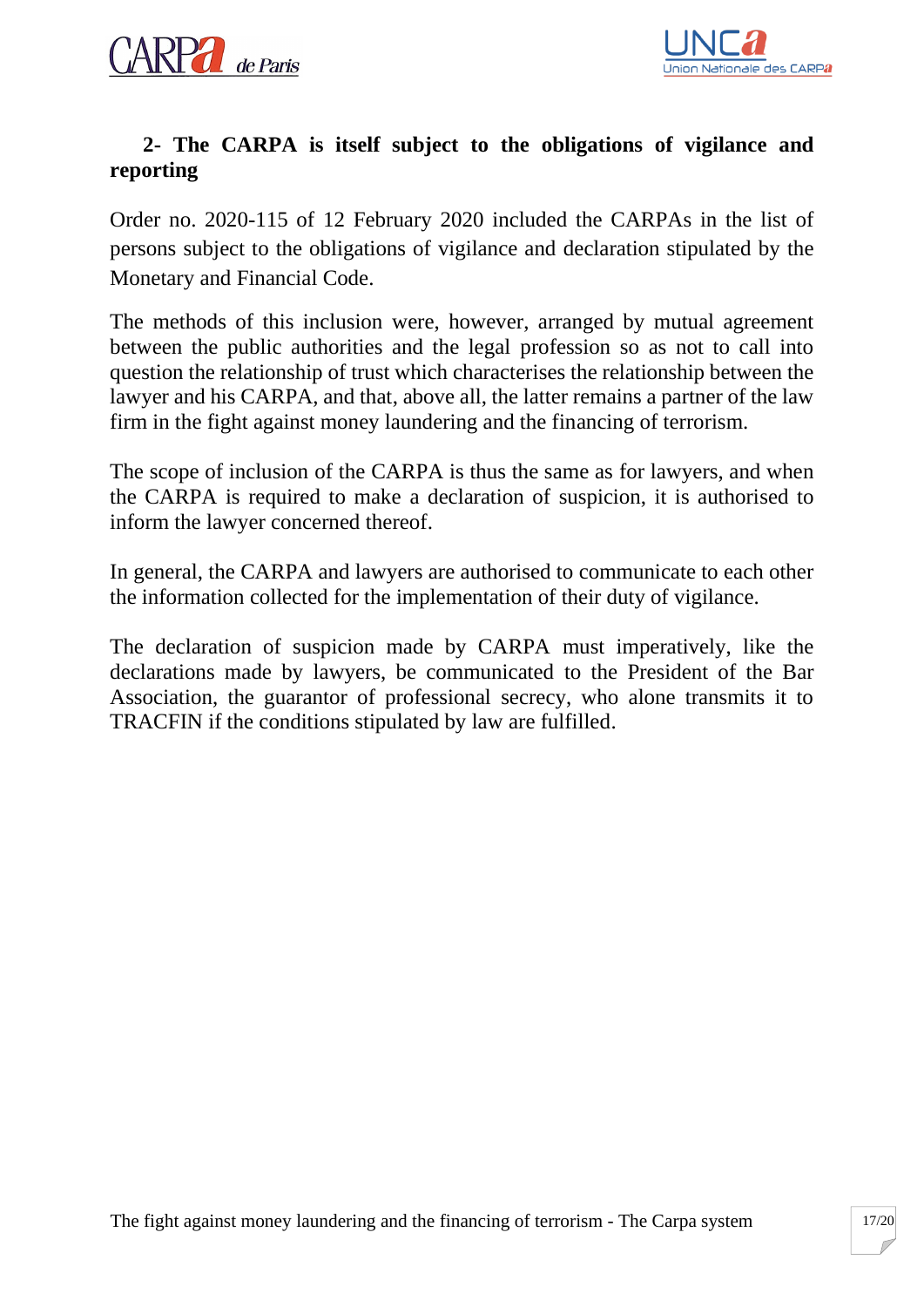



# **3- Beyond its scope of application stipulated by Article L 561-3 of the CMF, the CARPA verifies the conformity of all the handling of funds carried out by the lawyers.**

The controls exercised pursuant to Article 8 of July 5, 1996 apply to all handling of funds processed by the CARPA, whether or not ancillary to a transaction falling within the scope of Article L 561-3-I of the Monetary and Financial Code.

The protection of lawyers against attempts to instrumentalise for the purpose of money laundering or the financing of terrorism is thus ensured, **in all matters**, as soon as they handle funds ancillary to the legal or judicial transactions they carry out.